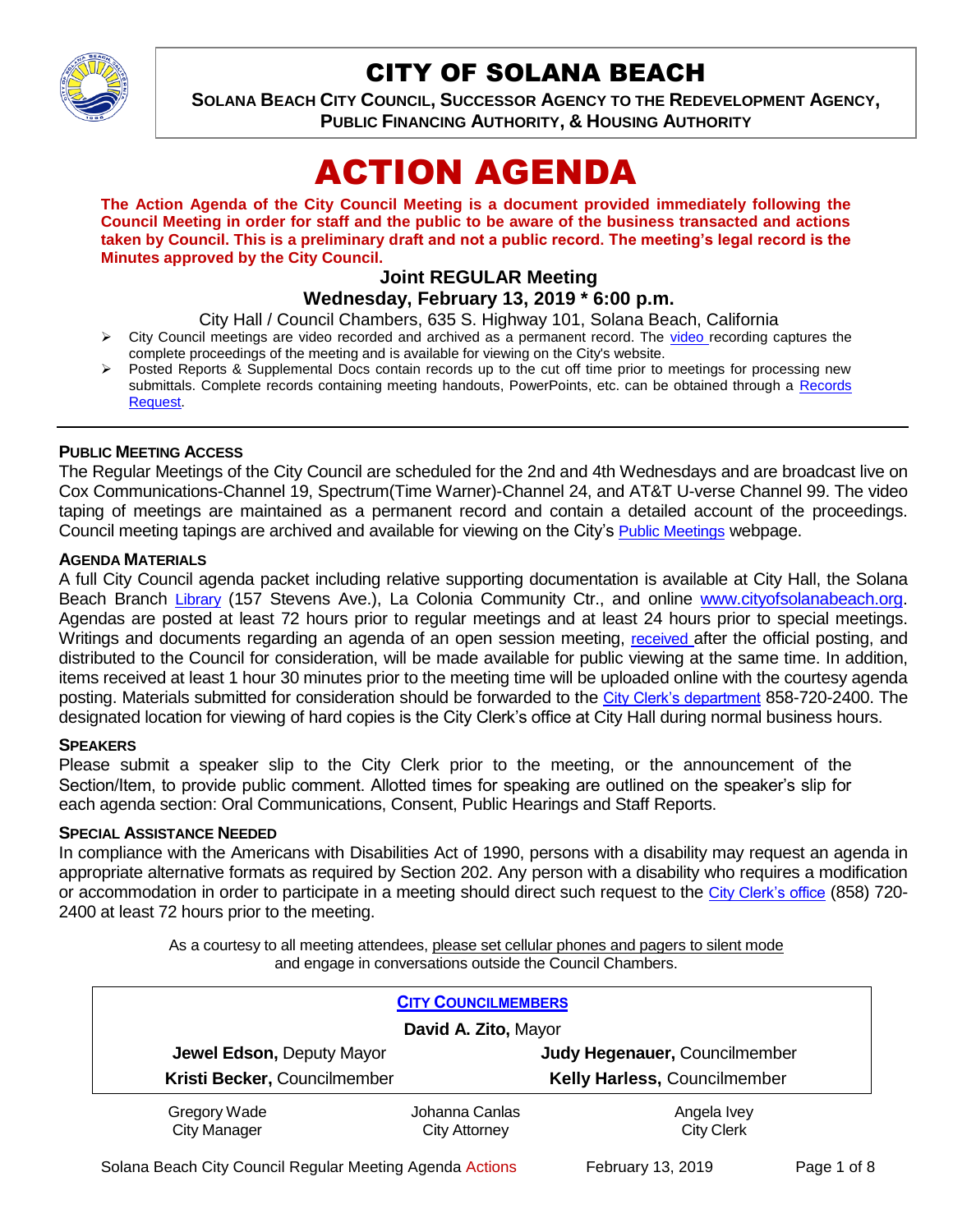# SPEAKERS:

Please submit your speaker slip to the City Clerk prior to the meeting or the announcement of the Item. Allotted times for speaking are outlined on the speaker's slip for Oral Communications, Consent, Public Hearings and Staff Reports.

#### READING OF ORDINANCES AND RESOLUTIONS:

Pursuant to [Solana Beach Municipal Code](mailto:https://www.codepublishing.com/CA/SolanaBeach/) Section 2.04.460, at the time of introduction or adoption of an ordinance or adoption of a resolution, the same shall not be read in full unless after the reading of the title, further reading is requested by a member of the Council. If any Councilmember so requests, the ordinance or resolution shall be read in full. In the absence of such a request, this section shall constitute a waiver by the council of such reading.

# **CALL TO ORDER AND ROLL CALL:**

**CLOSED SESSION REPORT:** (when applicable)

# **FLAG SALUTE:**

# **APPROVAL OF AGENDA: COUNCIL ACTION: Approved 5/0**

# **ORAL COMMUNICATIONS:**

This portion of the agenda provides an opportunity for members of the public to address the City Council on items relating to City business and not appearing on today's agenda by submitting a speaker slip (located on the back table) to the City Clerk. Comments relating to items on this evening's agenda are taken at the time the items are heard. Pursuant to the Brown Act, no action shall be taken by the City Council on public comment items. Council may refer items to the City Manager for placement on a future agenda. The maximum time allotted for each presentation is THREE MINUTES (SBMC 2.04.190). Please be aware of the timer light on the Council Dais.

# **COUNCIL COMMUNITY ANNOUNCEMENTS / COMMENTARY:**

*An opportunity for City Council to make brief announcements or report on their activities. These items are not agendized for official City business with no action or substantive discussion.* 

# **A. CONSENT CALENDAR:** (Action Items) (A.1. - A.6)

Items listed on the Consent Calendar are to be acted in a single action of the City Council unless pulled for discussion. Any member of the public may address the City Council on an item of concern by submitting to the City Clerk a speaker slip (located on the back table) before the Consent Calendar is addressed. Those items removed from the Consent Calendar by a member of the Council will be trailed to the end of the agenda, while Consent Calendar items removed by the public will be discussed immediately after approval of the Consent Calendar.

- **A.1.** SKIPPED NUMBER
- **A.2. Register Of Demands.** (File 0300-30)

Recommendation: That the City Council

1. Ratify the list of demands for January 5 - 25, 2019.

[Item A.2. Report \(click here\)](https://solanabeach.govoffice3.com/vertical/Sites/%7B840804C2-F869-4904-9AE3-720581350CE7%7D/uploads/Item_A.2._Report_(click_here)_02-13-19.PDF) 

*Posted Reports & Supplemental Docs contain records up to the cut off time, prior to the start of the meeting, for processing new submittals. The final official record containing handouts, PowerPoints, etc. can be obtained through a Records Request to the City Clerk's Office.* **COUNCIL ACTION: Approved 5/0**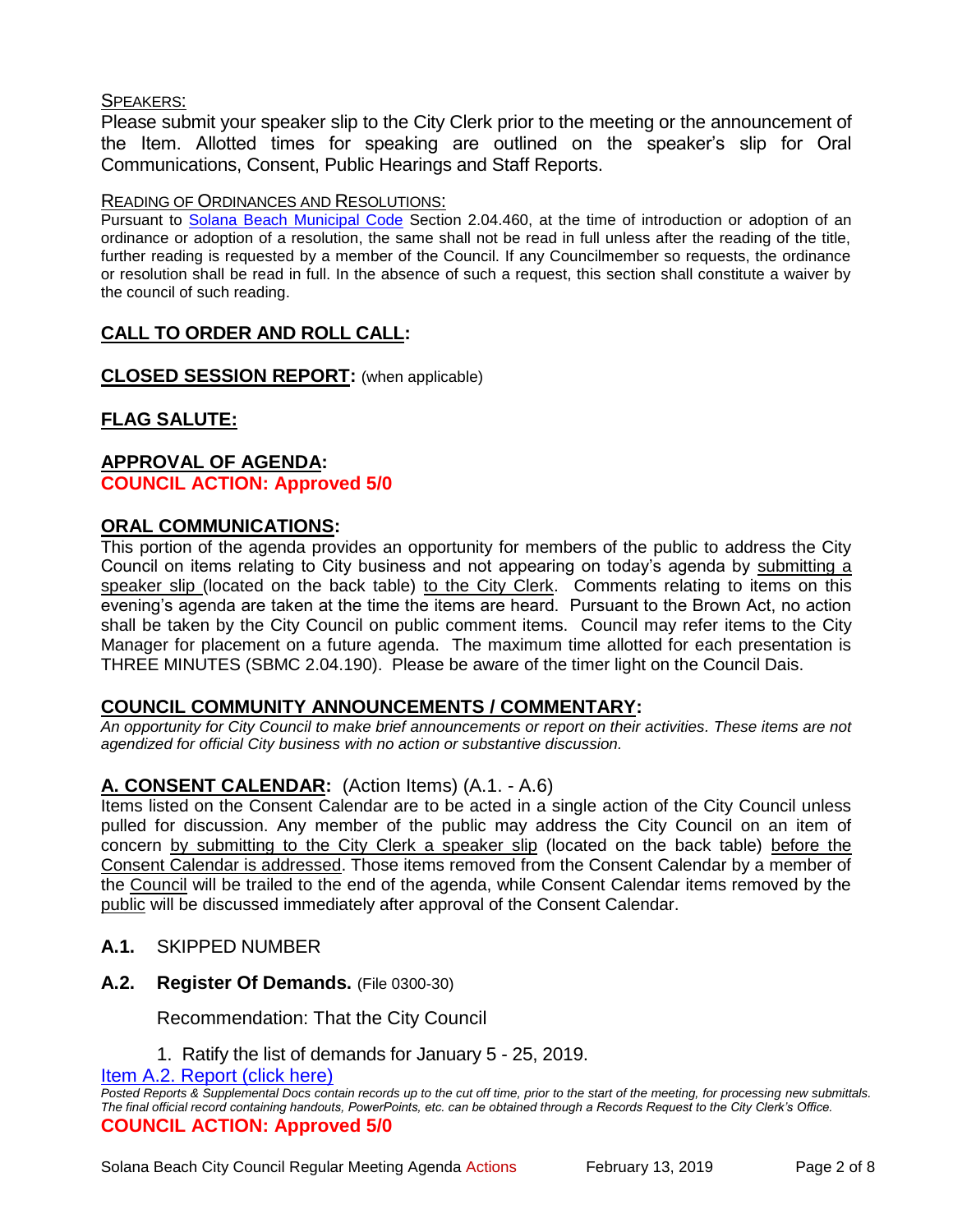# **A.3. General Fund Adopted Budget for Fiscal Year 2018-2019 Changes.** (File 0330-30)

Recommendation: That the City Council

1. Receive the report listing changes made to the Fiscal Year 2018-2019 General Fund Adopted Budget.

Item A.3. Report (click here)

*Posted Reports & Supplemental Docs contain records up to the cut off time, prior to the start of the meeting, for processing new submittals. The final official record containing handouts, PowerPoints, etc. can be obtained through a Records Request to the City Clerk's Office.* **COUNCIL ACTION: Approved 5/0**

## **A.4. Fletcher Cove Park Trash Enclosure Removal and Parking Pavement Project, Bid No. 2018-06.** (File 0730-40)

Recommendation: That the City Council

#### 1. Adopt **Resolution 2019-016**:

- a. Awarding the construction contract to BellaKai Construction in the amount of \$22,200 for the Fletcher Cove Park Trash Enclosure Removal & Parking Pavement, Bid 2018-06.
- b. Approving an amount of \$3,330 for construction contingency.
- 2. Authorizing the City Manager to execute the construction contract on behalf of the City.

#### [Item A.4. Report \(click here\)](https://solanabeach.govoffice3.com/vertical/Sites/%7B840804C2-F869-4904-9AE3-720581350CE7%7D/uploads/Item_A.4._Report_(click_here)_02-13-19.PDF)

*Posted Reports & Supplemental Docs contain records up to the cut off time, prior to the start of the meeting, for processing new submittals. The final official record containing handouts, PowerPoints, etc. can be obtained through a Records Request to the City Clerk's Office.* **COUNCIL ACTION: Approved 5/0**

#### **A.5. Stormwater Program Management Services Agreement.** (File 0850-40)

Recommendation: That the City Council

1. Adopt **Resolution 2019-012** authorizing the City Manager to sign the amendment to the Professional Services Agreement with Mikhail Ogawa Engineering for Stormwater Program Management Services to increase the total cost of the agreement by \$45,000 for an amount not exceed \$130,000.

[Item A.5. Report \(click here\)](https://solanabeach.govoffice3.com/vertical/Sites/%7B840804C2-F869-4904-9AE3-720581350CE7%7D/uploads/Item_A.5._Report_(click_here)_02-13-19.PDF) 

[Item A.5. Updated Report #1 \(2-13-19 at 5pm\)](https://solanabeach.govoffice3.com/vertical/Sites/%7B840804C2-F869-4904-9AE3-720581350CE7%7D/uploads/A.5._Updated_Report_1_-_2-13-19.pdf)

*Posted Reports & Supplemental Docs contain records up to the cut off time, prior to the start of the meeting, for processing new submittals. The final official record containing handouts, PowerPoints, etc. can be obtained through a Records Request to the City Clerk's Office.* **COUNCIL ACTION: Approved 5/0**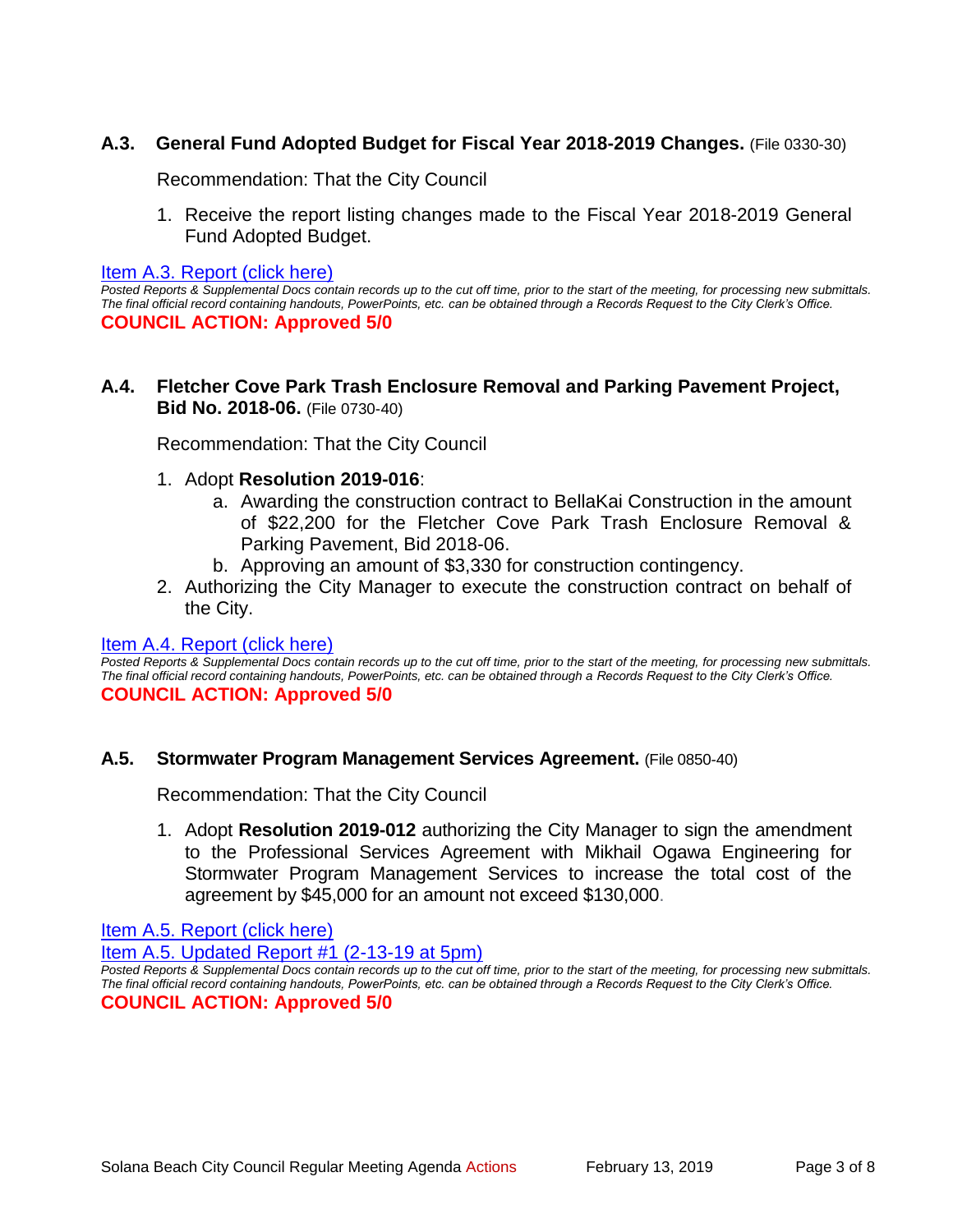# **A.6. Fiscal Year (FY) 2017-18 Community Grant Expenditure Report.** (File 0330-25)

Recommendation: That the City Council

- 1. Accept the Solana Beach Civic & Historical Society request for an extension to expend the remaining \$942.40 from the \$5,000 awarded to them in the 2017-18 Community Grant period.
- 2. Accept and file this report.

[Item A.6. Report \(click here\)](https://solanabeach.govoffice3.com/vertical/Sites/%7B840804C2-F869-4904-9AE3-720581350CE7%7D/uploads/Item_A.6._Report_(click_here)_02-13-19.PDF) 

*Posted Reports & Supplemental Docs contain records up to the cut off time, prior to the start of the meeting, for processing new submittals. The final official record containing handouts, PowerPoints, etc. can be obtained through a Records Request to the City Clerk's Office.* **COUNCIL ACTION: Approved 5/0**

# **B. PUBLIC HEARINGS:** (B.1.)

This portion of the agenda provides citizens an opportunity to express their views on a specific issue as required by law after proper noticing by submitting a speaker slip (located on the back table) to the City Clerk. After considering all of the evidence, including written materials and oral testimony, the City Council must make a decision supported by findings and the findings must be supported by substantial evidence in the record. An applicant or designee(s) for a private development/business project, for which the public hearing is being held, is allotted a total of fifteen minutes to speak, as per SBMC 2.04.210. A portion of the fifteen minutes may be saved to respond to those who speak in opposition. All other speakers have three minutes each. Please be aware of the timer light on the Council Dais.

# **B.1. Public Hearing: Solana Energy Alliance (SEA) Rate Schedule, Quarterly Update, and Collections Policy** (File 1010-40)

Recommendation: That the City Council

- 1. Conduct the Public Hearing: Open the Public Hearing, Report Council Disclosures, Receive Public Testimony, and Close the Public Hearing.
- 2. Adopt **Resolution 2019-017** amending the rate schedule for Solana Energy Alliance.
- 3. Receive and file report on Solana Energy Alliance (SEA) Activities and Operations and provide comment and/or direction
- 4. Adopt **Resolution 2019-020** Approving SEA-04 Collections Policy

[Item B.1. Report \(click here\)](https://solanabeach.govoffice3.com/vertical/Sites/%7B840804C2-F869-4904-9AE3-720581350CE7%7D/uploads/Item_B.1._Report_(click_here)_02-13-19.PDF) 

[Item B.1. Updated Report #1 \(2-13 at 5pm\)](https://solanabeach.govoffice3.com/vertical/Sites/%7B840804C2-F869-4904-9AE3-720581350CE7%7D/uploads/B.1._Updated_Report_1_(Updated_12-13_at_415pm).pdf)

[Item B.1. Supplemental Docs \(2-12 at 12pm\)](https://solanabeach.govoffice3.com/vertical/Sites/%7B840804C2-F869-4904-9AE3-720581350CE7%7D/uploads/B.1._Supplemental_Docs_(Updated_12-12_at_12pm).pdf)

**COUNCIL ACTION: Approved 5/0**

*Posted Reports & Supplemental Docs contain records up to the cut off time, prior to the start of the meeting, for processing new submittals. The final official record containing handouts, PowerPoints, etc. can be obtained through a Records Request to the City Clerk's Office.* **COUNCIL ACTION: Approved 5/0 to close the public hearing.**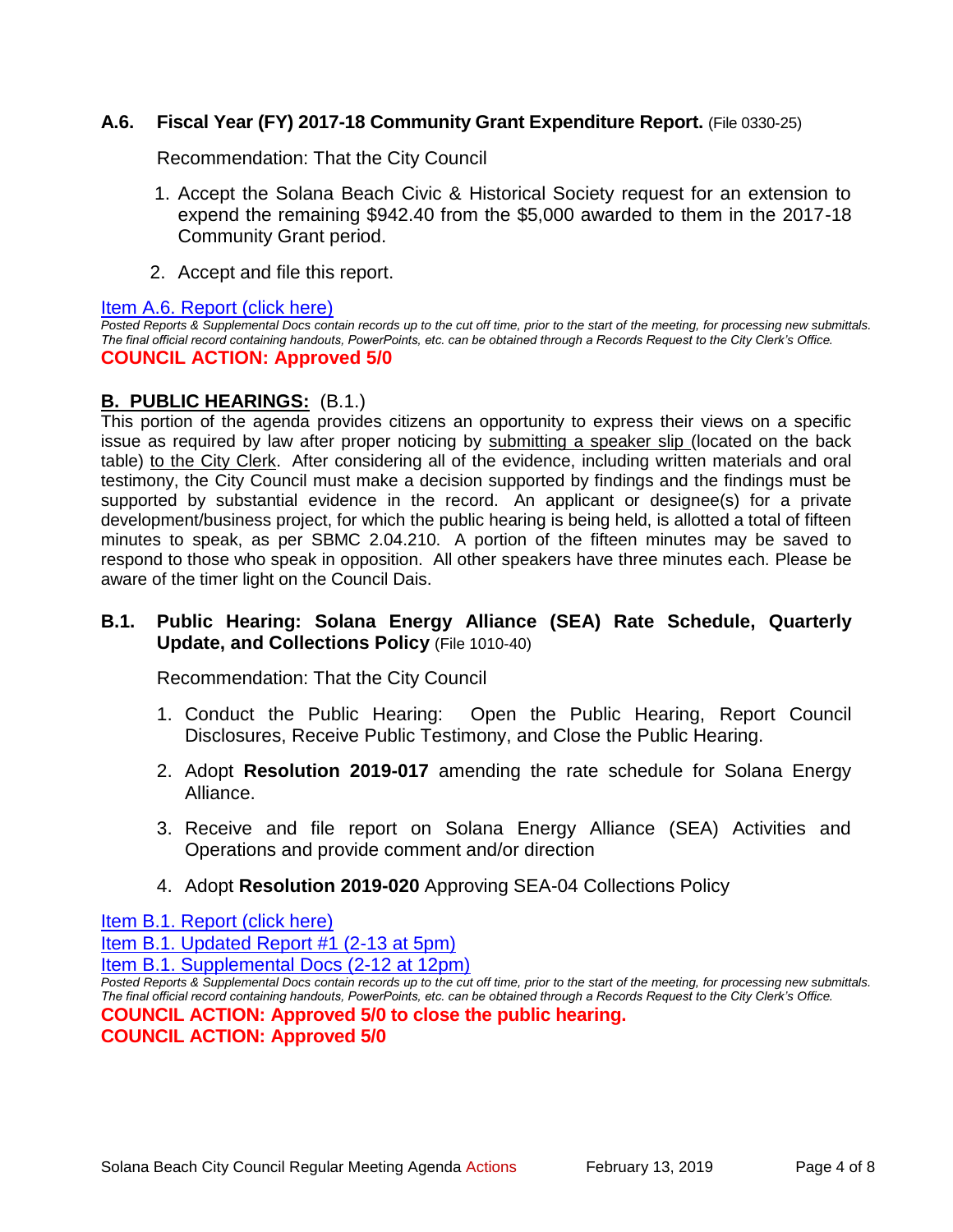## **C.1. Fiscal Year 2018-19 Mid-Year Budget Amendments.** (File 0330-30)

Recommendation: That the City Council

1. Adopt **Resolution 2019-019** revising appropriations in the Fiscal Year 2018/19 Budget.

#### [Item C.1. Report \(click here\)](https://solanabeach.govoffice3.com/vertical/Sites/%7B840804C2-F869-4904-9AE3-720581350CE7%7D/uploads/Item_C.1._Report_(click_here)_02-13-19.PDF)

*Posted Reports & Supplemental Docs contain records up to the cut off time, prior to the start of the meeting, for processing new submittals. The final official record containing handouts, PowerPoints, etc. can be obtained through a Records Request to the City Clerk's Office.* **COUNCIL ACTION: Approved 5/0**

#### **C.2. La Colonia Skate Park – Construction Update No. 2.** (File 0720-30)

Recommendation: That the City Council

- 1. Receive this update on the La Colonia Skate Park;
- 2. Provide feedback on:
	- a. The area between the Skate Park and basketball court that would allow for a walking path to the recently purchased lot on the north end of the existing park; and
	- b. Proposed water filling station; and
	- c. Proposed fence around the basketball court; and
	- d. Proposed date for ribbon cutting ceremony for the La Colonia Skate Park.

#### [Item C.2. Report \(click here\)](https://solanabeach.govoffice3.com/vertical/Sites/%7B840804C2-F869-4904-9AE3-720581350CE7%7D/uploads/Item_C.2._Report_(click_here)_02-13-19.PDF)

*Posted Reports & Supplemental Docs contain records up to the cut off time, prior to the start of the meeting, for processing new submittals. The final official record containing handouts, PowerPoints, etc. can be obtained through a Records Request to the City Clerk's Office.* **Discussion** and Feedback

#### **C.3. San Onofre Nuclear Waste Storage Solutions.** (File 0220-40)

Recommendation: That the City Council

1. Provide input on the draft letter and authorize the distribution of the letter to Senators Feinstein and Harris and to Congressman Levin in support of immediate federal action to find both an interim and a permanent nuclear waste storage solution for the waste currently stored at SONGS and advocating for the safe storage and removal of waste from the coastline as quickly as possible.

[Item C.3. Report \(click here\)](https://solanabeach.govoffice3.com/vertical/Sites/%7B840804C2-F869-4904-9AE3-720581350CE7%7D/uploads/Item_C.3._Report_(click_here)_02-13-19.PDF) 

[Item C.3. Updated Report #1 \(2-13 at 5pm\)](https://solanabeach.govoffice3.com/vertical/Sites/%7B840804C2-F869-4904-9AE3-720581350CE7%7D/uploads/C.3._Updated_Report_1_-_2-13-19.pdf)

[Item C.3. Supplemental Docs \(2-13](https://solanabeach.govoffice3.com/vertical/Sites/%7B840804C2-F869-4904-9AE3-720581350CE7%7D/uploads/C.3._Supplemental_Docs_(2-13_at_430pm).pdf) at 5pm)

*Posted Reports & Supplemental Docs contain records up to the cut off time, prior to the start of the meeting, for processing new submittals. The final official record containing handouts, PowerPoints, etc. can be obtained through a Records Request to the City Clerk's Office.* **Discussion**. Direction provided to Mayor Zito to draft a letter with Staff.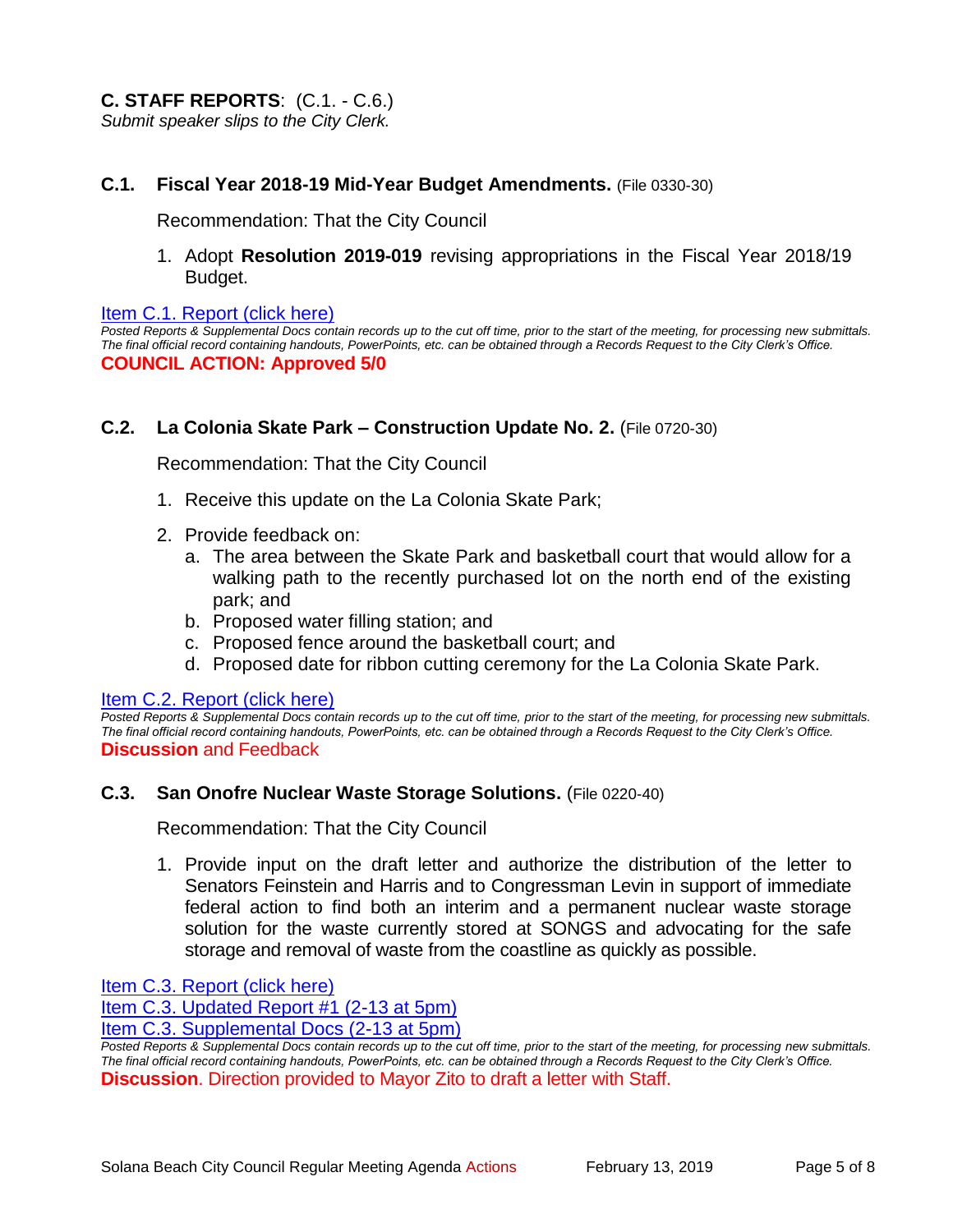# **C.4. Lomas Santa Fe Corridor Improvement Project - Phase III Agreement.**

(File 0820-15)

Recommendation: That the City Council

- 1. Consider adoption of **Resolution 2019-011**:
	- a. Authorizing the City Manager to sign a Professional Services Agreement with Michael Baker International, in an amount not to exceed of \$684,500, for the Lomas Santa Fe Corridor Improvement Project – Phase III.
	- b. Appropriating \$616,050 to the SANDAG Grants revenue account and Professional Services expenditure account for the Lomas Santa Fe Corridor Improvement Project – Phase III in the Capital Improvement Program for FY 2018/19 (9382.03) in the Miscellaneous Grants fund.
	- c. Authorizing the City Treasurer to amend the FY 2018/19 Adopted Budget accordingly.

# [Item C.4. Report \(click here\)](https://solanabeach.govoffice3.com/vertical/Sites/%7B840804C2-F869-4904-9AE3-720581350CE7%7D/uploads/Item_C.4._Report_(click_here)_02-13-19.PDF)

#### [Item C.4. Updated Report](https://solanabeach.govoffice3.com/vertical/Sites/%7B840804C2-F869-4904-9AE3-720581350CE7%7D/uploads/C.4._Staff_Report_Update_1.pdf) #1 (2-11 at 530pm)

Posted Reports & Supplemental Docs contain records up to the cut off time, prior to the start of the meeting, for processing new submittals. *The final official record containing handouts, PowerPoints, etc. can be obtained through a Records Request to the City Clerk's Office.* **COUNCIL ACTION: Approved 5/0**

**C.5. Adopt (2nd Reading) Ordinance 498 adopting Official City Insignia for the Solana Energy Alliance (SEA)** (File 0160-30)

Recommendation: That the City Council

1. Adopt **Ordinance 498**, amending the Solana Beach Municipal Code (SBMC) Section 1.08.010, to include the official insignia for the Solana Energy Alliance.

Item C.5 Report (click here)

*Posted Reports & Supplemental Docs contain records up to the cut off time, prior to the start of the meeting, for processing new submittals. The final official record containing handouts, PowerPoints, etc. can be obtained through a Records Request to the City Clerk's Office.* **COUNCIL ACTION: Approved 5/0**

# **C.6. City Council Monthly Compensation Consideration – Ordinance 485 Introduction (1st Reading).** (File 0520-10)

Recommendation: That the City Council

- 1. Discuss and consider changes, if any, to Councilmember compensation.
- 2. If desired, introduce **Ordinance 485** amending Solana Beach Municipal Code (SBMC) section 2.04.020 to reflect the compensation adjustment to take effect when a new term of office commences in December 2020.

Item C.6. [Report \(click here\)](https://solanabeach.govoffice3.com/vertical/Sites/%7B840804C2-F869-4904-9AE3-720581350CE7%7D/uploads/Item_C.6._Report_(click_here)_02-13-19.PDF) 

[Item C.6. Updated Report #1 \(2-13 at 5pm\)](https://solanabeach.govoffice3.com/vertical/Sites/%7B840804C2-F869-4904-9AE3-720581350CE7%7D/uploads/C.6._Updated_Report_1_-_2-13-19.pdf)

*Posted Reports & Supplemental Docs contain records up to the cut off time, prior to the start of the meeting, for processing new submittals. The final official record containing handouts, PowerPoints, etc. can be obtained through a Records Request to the City Clerk's Office.* **COUNCIL ACTION: Approved 5/0**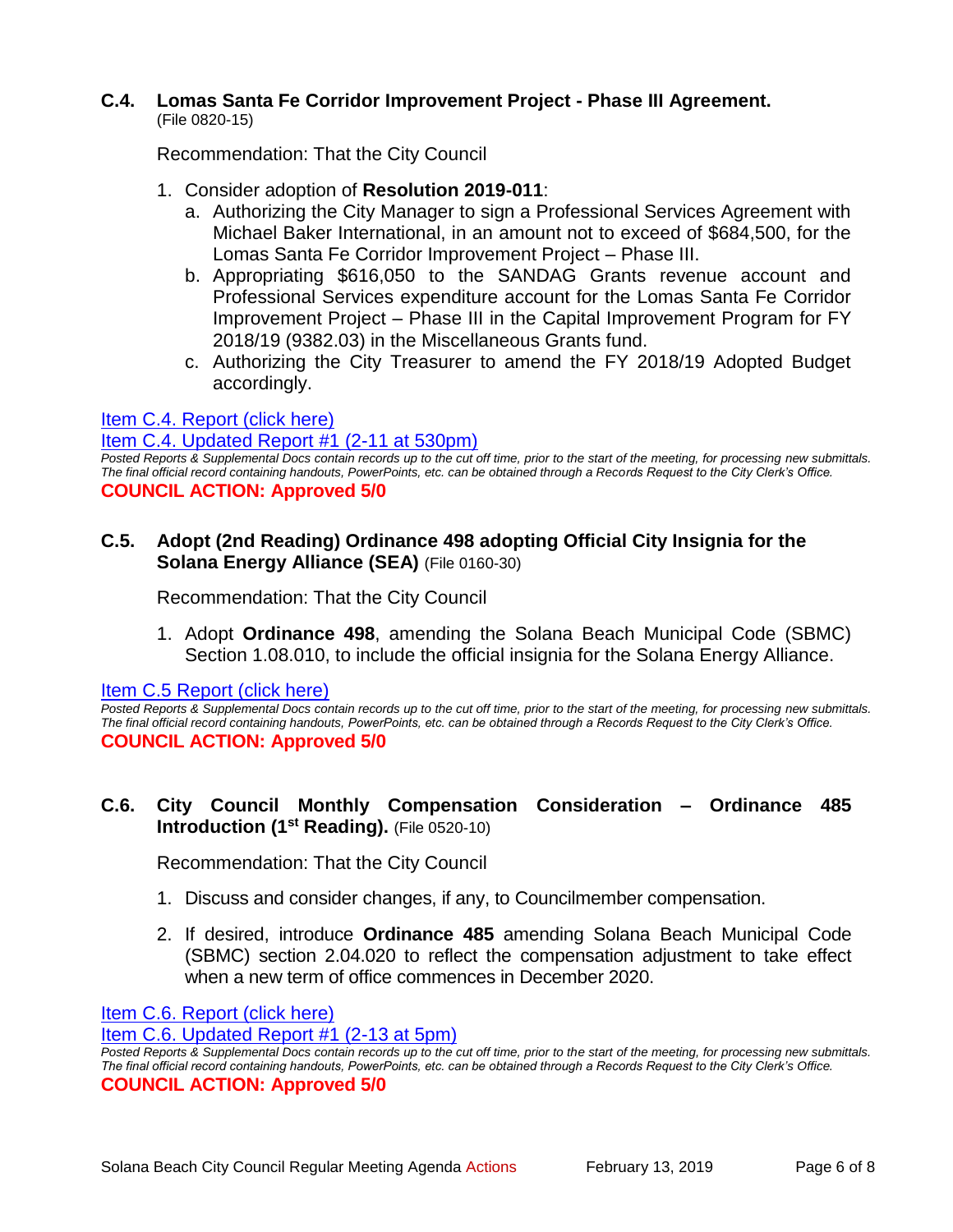# **WORK PLAN COMMENTS:**

*Adopted June 13, 2018*

# **COMPENSATION & REIMBURSEMENT DISCLOSURE:**

GC: Article 2.3. Compensation: 53232.3. (a) Reimbursable expenses shall include, but not be limited to, meals, lodging, and travel. 53232.3 (d) Members of a legislative body shall provide brief reports on meetings attended at the expense of the local agency at the next regular meeting of the legislative body.

# **COUNCIL COMMITTEE REPORTS:** [Council Committees](https://www.ci.solana-beach.ca.us/index.asp?SEC=584E1192-3850-46EA-B977-088AC3E81E0D&Type=B_BASIC)

# **REGIONAL COMMITTEES: (outside agencies, appointed by this Council)**

- a. City Selection Committee (meets twice a year) Primary-Edson, Alternate-Zito
- b. County Service Area 17: Primary- Harless, Alternate-Edson
- c. Escondido Creek Watershed Authority: Becker /Staff (no alternate).
- d. League of Ca. Cities' San Diego County Executive Committee: Primary-Becker, Alternate-Harless and any subcommittees.
- e. League of Ca. Cities' Local Legislative Committee: Primary-Harless, Alternate-Becker
- f. League of Ca. Cities' Coastal Cities Issues Group (CCIG): Primary-Becker, Alternate-Harless
- g. North County Dispatch JPA: Primary-Harless, Alternate-Becker
- h. North County Transit District: Primary-Edson, Alternate-Becker
- i. Regional Solid Waste Association (RSWA): Primary-Hegenauer, Alternate-Becker
- j. SANDAG: Primary-Zito, 1<sup>st</sup> Alternate-Edson, 2<sup>nd</sup> Alternate-Becker, and any subcommittees.
- k. SANDAG Shoreline Preservation Committee: Primary-Hegenauer, Alternate-Zito
- l. San Dieguito River Valley JPA: Primary-Hegenauer, Alternate-Zito
- m. San Elijo JPA: Primary-Zito, Primary-Becker, Alternate-City Manager
- n. 22<sup>nd</sup> Agricultural District Association Community Relations Committee: Primary-Edson, Primary-Harless

#### **STANDING COMMITTEES: (All Primary Members)** *(Permanent Committees)*

- a. Business Liaison Committee Zito, Edson.
- b. Fire Dept. Management Governance & Organizational Evaluation Harless, Hegenauer
- c. Highway 101 / Cedros Ave. Development Committee Edson, Becker
- d. Parks and Recreation Committee Zito, Harless
- e. Public Arts Committee Edson, Hegenauer
- f. School Relations Committee Hegenauer, Harless
- g. Solana Beach-Del Mar Relations Committee Zito, Edson

# **ADJOURN:**

# *Next Regularly Scheduled Meeting is February 27, 2019*

*Always refer the City's website Event Calendar for updated schedule or contact City Hall. [www.cityofsolanabeach.org](http://www.cityofsolanabeach.org/) 858-720-2400*